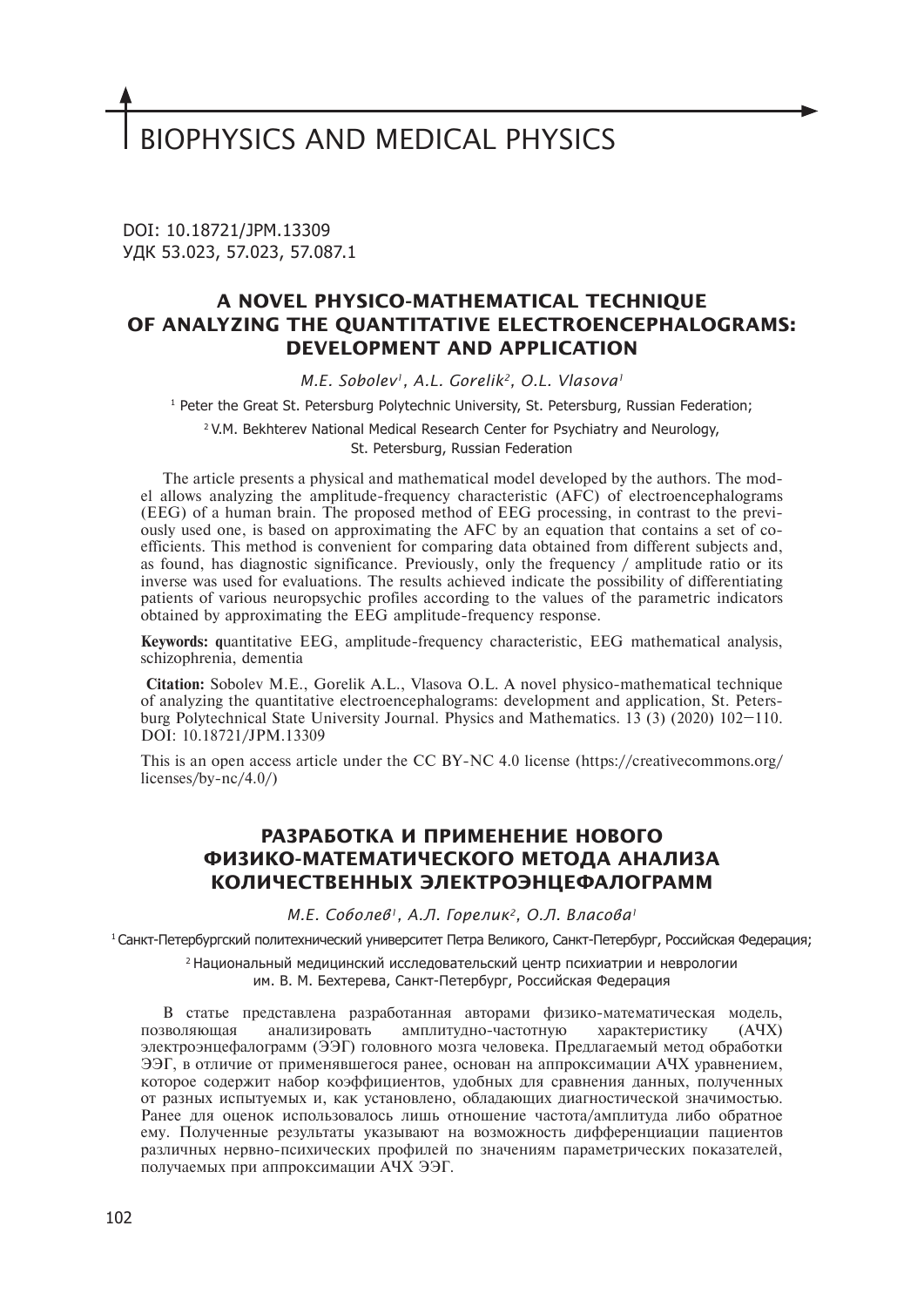**Ключевые слова:** количественная ЭЭГ, амплитудно-частотная характеристика, математический анализ ЭЭГ, шизофрения, деменция

**Ссылка при цитировании:** Соболев М.Е., Горелик А.Л., Власова О.Л. Разработка и применение нового физико-математического метода анализа количественных электроэнцефалограмм // Научно-технические ведомости СПбГПУ. Физикоматематические науки. 2020. Т. 13. № 3. С. 119–129. DOI: 10.18721/JPM.13309

Статья открытого доступа, распространяемая по лицензии CC BY-NC 4.0 (https:// creativecommons.org/licenses/by-nc/4.0/)

#### **Introduction**

The share of interdisciplinary research in biomedical applications is growing steadily. One potential direction for this approach are modern computer technologies and methods of mathematical data processing in neurophysiological research. These studies consider neurodynamic processes occurring in the brains of animals belonging to different types and classes, as well as in the human brain. Researchers aim to gain an understanding of the mechanisms governing the nervous system and the mind, working with individual neurons, cell populations, brain slices, and the brain as a whole, as well as with their computer models.

Electroencephalography (EEG) is a noninvasive method for recording brain activity, widely used in research and in clinical practice, along with magnetic resonance imaging (MRI), positron emission tomography (PET), computed tomography (CT). EEG records bioelectric signals of the brain taken from the electrodes placed on the surface of the scalp by measuring the voltage differences between the electrodes applied and the references [1]. The images obtained by EEG, characterizing the recorded voltage differences, are called electroencephalograms.

EEG readings reflect the synchronous synaptic activity of neuron populations. Electrical excitation of neurons generates an extracellular voltage that allows the opposing

ends of the neuron (dendrites and axons) to have different charges. The general purpose of EEG is to interpret the changes in measured signals reflecting the changes in the activity of certain regions of the brain. Identifying these regions is a crucial problem, since the measurements in the surface of the scalp reflect the sum of the signals taken from different spatially distributed regions of the brain. Because neural activity is cyclic, the measured voltage fluctuates between positive and negative, and the rate of this cycle reflects the frequency of the signal.

EEG is a highly sensitive method with a resolution of up to tens of milliseconds, allowing to observe the evolution of various bioelectric processes over time, which cannot be achieved by other methods. In addition, EEG makes it possible to explore the response of such a highly complex biological system as the brain to various stimuli. However, a high-quality amplifier is necessary to adequately record and then interpret electroencephalograms, since the amplitude of the measured signal is small: it ranges from units to several tens of microvolts.

Several frequency ranges are observed in the bioelectric signal of the brain [2]: delta (0.5–4 Hz), theta (4–8 Hz), alpha (8–13 Hz), beta (13– 30 Hz), and gamma (over 30Hz). It can be seen from Fig. 1 that the measured signal contains all of these rhythms in a certain proportion which changes depending on the brain's activity.



Fig. 1. Total signal of local EEG and brain rhythms: delta, theta, alpha, beta, gamma [3]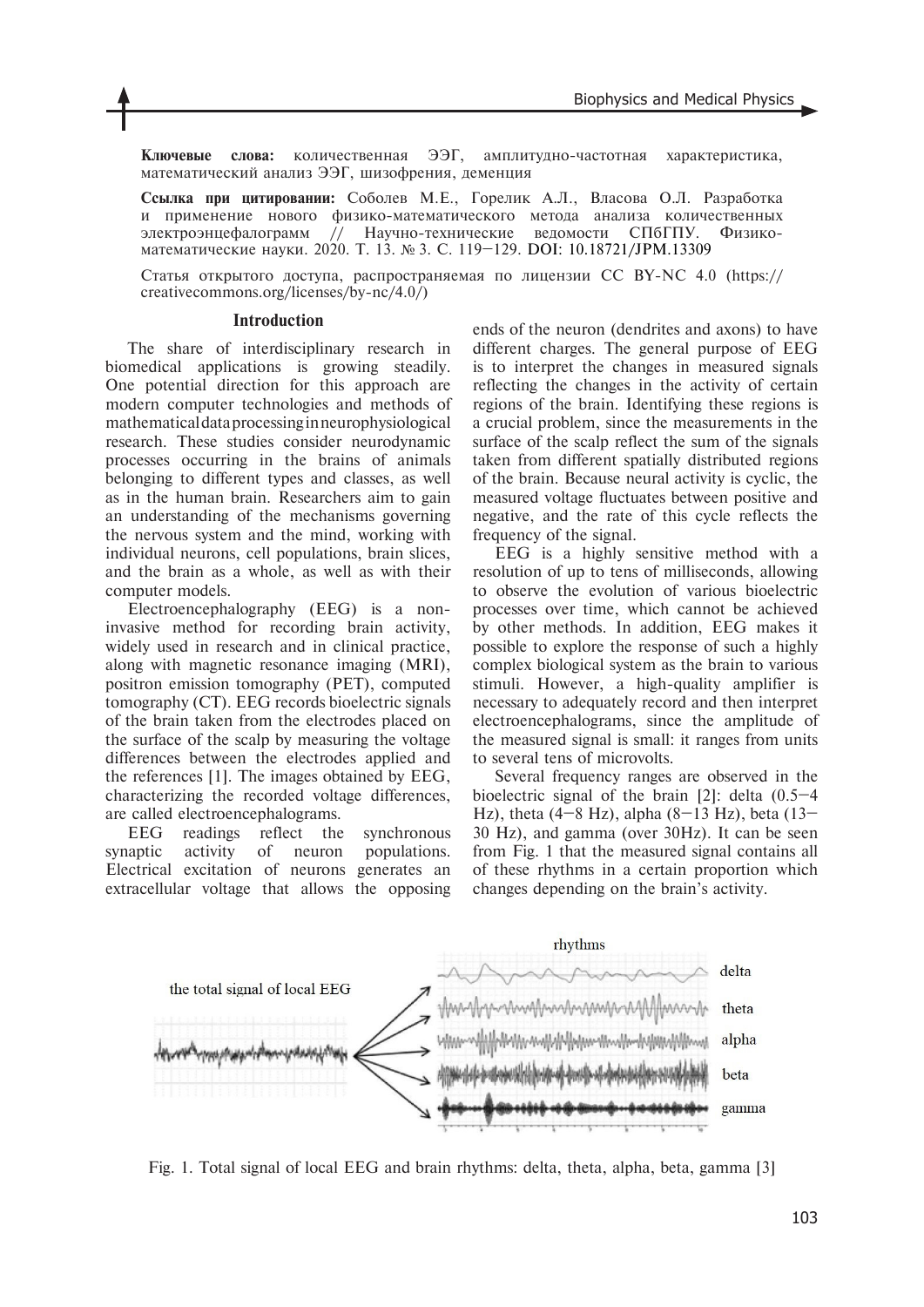In general, quantitative studies of electroencephalograms rely on various methods of analysis, including cross-correlation coefficients, coherence coefficients, the method of evoked potentials, etc. Different methods are also used to study the frequency response of the bioelectric signal of the brain. One of these methods is considered in our study.

The method of evoked potentials (EP) consists of recording the electrical activity of the brain in response to an external stimulus. This method is used to study such properties of the brain as excitability and susceptibility to stimuli [4]. The amplitude and the delay in the response of evoked potentials of EEG signals provide valuable data on the functional capabilities of the brain in different conditions and in different target groups. For example, an increase in time delay may be associated with attention deficit hyperactivity disorder (ADHD) in children [5], aging [6], mild cognitive impairment [7], and various psychotic conditions [8].

Applying energy-dispersive spectroscopy [9] for analysis of evoked potentials - is one of the most successful methods for identifying biomarkers. In addition, it can yield important data on the frequency composition of EEG oscillations. Typically, spectral estimates are calculated for discrete frequencies (for example, 8.5–10.0 Hz, that is, for the lower alpha band). The RMS amplitude or power (squared amplitude) of the given EEG signal frequency is used to quantify its contribution to the measured signal.

Unfortunately, spectral analysis does not provide data for the temporal evolution, that is, for the moments when frequency shifts occur over time. This problem can be solved by different methods of time-frequency analysis, including short-term Fourier transform, and wavelet analysis, which has gained popularity in recent years, making it possible to accurately convert EEG signal shapes into specific time and frequency components. EEG signals are regarded within this approach as shifted and scaled versions of a particular mathematical function (wavelet) rather than the composition of sinusoidal waves with different frequencies, as is the case with Fourier transforms. It has been found that the spectral power of alpha waves at rest and the peak frequency of the alpha rhythm can be reduced in patients with psychotic disorders [10]. A possible reason for this is that decreased alpha power is correlated with negative symptoms in schizophrenia.

Schizophrenia is a severe mental illness that affects approximately 1% of the population.

Because this disabling disorder may be caused by diverse genetic and neurobiological factors, many trials have been carried out to identify its biomarkers with a view to its early diagnosis. The biomarkers most commonly used for schizophrenia are associated with the neuroimmune and neuroendocrine systems, metabolism, various neurotransmitter systems, and neurotrophic factors. Quantitative electroencephalography has also been applied to identify possible biomarkers but such studies are very scarce. A notable paper [11] considers the theta-phase gamma-amplitude relationship as an evidence-based tool for the detection of schizophrenia.

Russian researchers compared various indicators of the alpha rhythm in the electroencephalograms of healthy subjects with the corresponding indicators in patients with arterial hypertension [12]. The values of the amplitude and frequency observed for patients with hypertension were lower than those in healthy subjects. An increase in the frequencyamplitude ratio in the frontal, parietal and occipital electrodes was found for diseased subjects, without any changes in the temporal electrodes.

Several cerebrovascular and cardiovascular diseases are associated with the onset of dementia. The neuropsychological profile of patients with such disorders [13] depends on the location and depth of vascular damage to the brain, as well as on the types of cerebrovascular pathologies. Quite often, such pathologies affect the frontal lobes; consequently, the patient's motivation begins to decrease and control over the actions deteriorates. In addition, such symptoms as forgetfulness and confusion are observed. Ref. [14] reported an increase in the spectral power in the delta range, proportional to the damage to the cardiovascular system, and a decrease in the power of the alpha rhythm in diseased subjects. Furthermore, it was found that the ratio of theta to the alpha power can serve as a reliable marker for assessing the individual degree of brain damage in cardiovascular diseases.

Our study describes a new mathematical model that adequately describes the amplitudefrequency response of the EEG.

We found the statistical distribution of the coefficient values determined by fitting the EEG frequency response obtained during examination of healthy subjects, comparing the obtained parameters between the groups of healthy subjects and those suffering from schizophrenia and agerelated vascular dementia.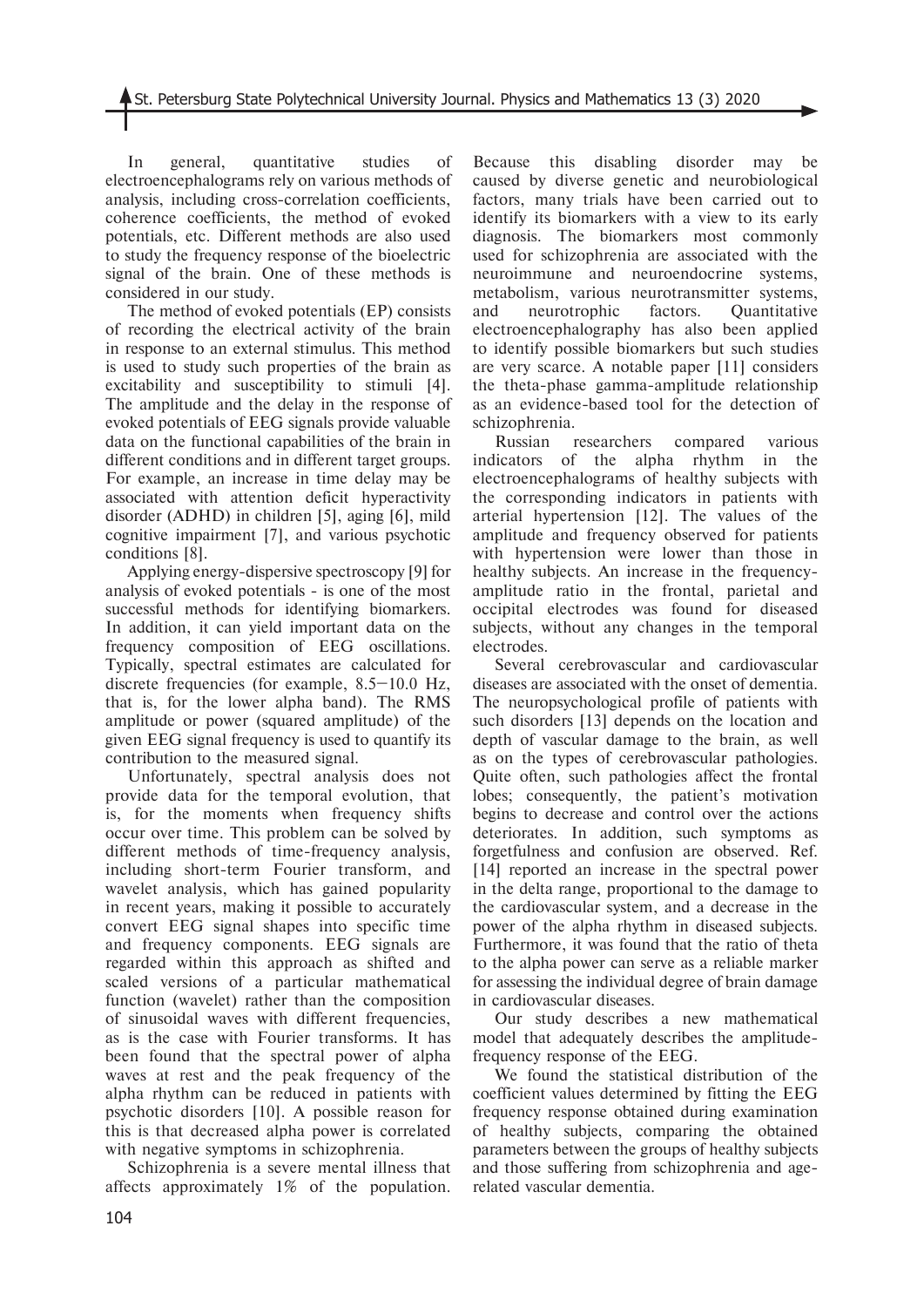

Fig. 2. International 10–20 system [15]; the human skull is shown in two projections (*a* and *b*) with characteristic points on it: bridge of the nose (Nasion), the crown (Vertex) and occipital protuberance (Inion); see also the explanations in the text

#### **Materials and methods**

Electroencephalograms of the subjects were obtained at the Department of Functional Diagnostics of the V.M. Bekhterev National Medical Research Center for Psychiatry and Neurology (St. Petersburg) from 2010 to 2018. A Telepath-104 electroencephalograph was used for the recordings. The electrodes were positioned in accordance with the international 10–20 system (Fig. 2) [15].

The following notations and abbreviations were introduced in the figure for the electrodes and the anatomical structures: Nasion for bridge of the nose, Inion for occipital protuberance, Vertex for crown, Preaurical point for external auditory meatus, F for lobus frontalis (frontal lobe), C for sulcus centralis cerebri (central sulcus), T for lobus temporalis (temporal lobe), P for lobus parietalis (parietal lobe), O for lobus occipitalis (occipital lobe), A for auricula (earlobe); the electrodes in the left hemisphere are denoted by odd indices, and the electrodes in the right hemisphere by even indices.

The sampling rate of the electroencephalograph was 250 Hz. A cap consisting of silicone tubes and silver chloride non-polarizing bridge electrodes were used.

Three groups of subjects were considered: relatively healthy (normal) subjects, patients with schizophrenia and patients with age-related vascular dementia. The 'normal' group consisted of relatively healthy subjects and included 17 people aged 20 to 64 (3 men and 14 women). The 'schizophrenia' group included 9 patients with schizophrenia aged 22 to 49 (4 men and 5 women). The 'age-related vascular dementia'

group included 17 people aged from 54 to 80 (6 men and 11 women) suffering from age-related cerebrovascular disorders with pronounced cognitive decline.

EEG recordings were examined in the WinEEG 2.90.53 program using averagereference montage, with 16 electrodes, or (Fp1, Fp2, F3, F4, C3, C4, P3, P4, O1, O2, F7, F8, T3, T4, T5, T6) channels. The high-pass filter was set to 0.5 Hz, the low-pass filter - to 50 Hz, with a notch filter at 50 Hz. Epoch length was 5 s. Artifact-free epochs recorded while the subjects were at rest with their eyes closed (the so-called quiet wakefulness) were chosen for analysis. About 45 different values of amplitudes and frequencies were obtained for each subject. Analysis of the coefficients was carried out using the MagicPlot 2.7.2 software. We used Student's *t*-test for statistical analysis.

A physico-mathematical model was developed for quantitative analysis of electroencephalograms, reflecting the relationship between the amplitude and frequency of the bioelectric signal of the brain, which is described by the following formula:

$$
A(f) = af + b ++ a1 exp[-(f-f0)2ln 2/\sigma2],
$$
 (1)

where *A*, V, is the amplitude of the wave; *f*, Hz, is the wave frequency; *a*, *b*,  $a_1$ ,  $f_0$ ,  $\sigma$  are the numerical coefficients in different units: *a* in V/ Hz; *b*,  $a_1$  in V;  $f_0$ , σ in Hz.

Eq. (1) was derived empirically by approximating the frequency response. It provides the best description, giving the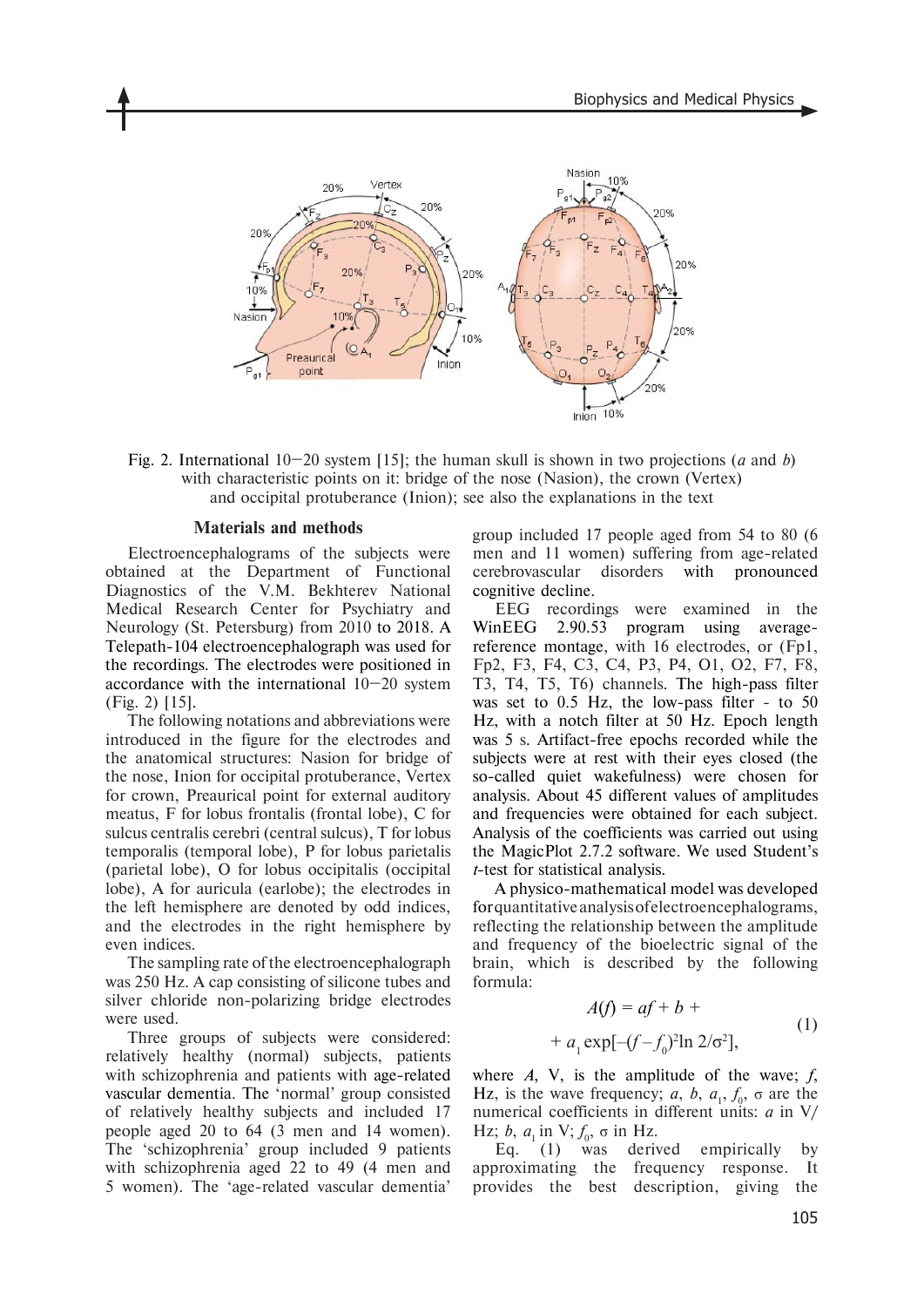

Fig. 3. Example of approximated (dashed line) experimental frequency response (points) for T5 electrode for one of the subjects in the 'normal' group; the values of the obtained parameters are given

minimum error of deviation from the given response curve. The frequency response was calculated in earlier studies using simply the ratio of amplitude to frequency or the inverse ratio, which is certainly convenient for obtaining a simple estimate but has no physical basis. Eq. (1) complicates calculations but reflects the behavior of the measured signal curve, therefore, it best describes the curve corresponding to the amplitude versus frequency function. Based on these considerations, the amplitudes and frequencies for each electrode, obtained from the electroencephalograms for each subject, were approximated by Eq. (1). The biophysical nature of the proposed relationship is undoubtedly intriguing and may be the subject of a separate study. However, this task is beyond the scope of our analysis.

#### **Results and discussion**

Let us first consider the results for the 'normal' group. An example of the approximated frequency response obtained for one of the subjects using the T5 electrode is shown in Fig. 3. The frequency response for other channels had a similar appearance for each subject from the 'normal' group.

Because we observed no significant differences in the coefficient values between the channels in each of the three study groups, data for each parameter were analyzed simultaneously for all electrodes (without separating the data for different electrodes). As a

result, statistical distributions of the coefficient values were obtained for the 'normal' group (Fig. 4). Evidently, the peak frequency  $f_0$  lies in the alpha range, and so the obtained data are consistent with the general notion that the maximum amplitude of alpha waves occurs in a state of passive wakefulness with eyes closed (at rest).

Comparing the obtained values of the parameters between the three groups, we found the following differences (the paragraphs are lettered in accordance with the letters in Fig. 5):

*a*) in the coefficient  $a_1$  between the 'normal' and 'age-related vascular dementia' groups (*p* < 0.05); between the 'schizophrenia' and 'agerelated vascular dementia' groups ( $p \leq 0.05$ );

*b*) in the coefficient  $f_0$  between the the 'normal' and 'age-related vascular dementia' groups (*p* < 0.05); between the 'schizophrenia' and 'agerelated vascular dementia' groups ( $p \leq 0.05$ ); between the 'normal' and 'schizophrenia' groups  $(p < 0.20)$ ;

*c*) in the coefficient σ between the 'normal' and 'schizophrenia' groups (*p* < 0.05); between the 'schizophrenia' and 'age-related vascular dementia' groups ( $p \le 0.05$ ).

These differences are shown graphically in Fig. 5. No other differences were found between the coefficients.

Thus, it was found that there are distinct characteristics in the behavior of the frequency response for each of the three groups, different from the other groups. For example, the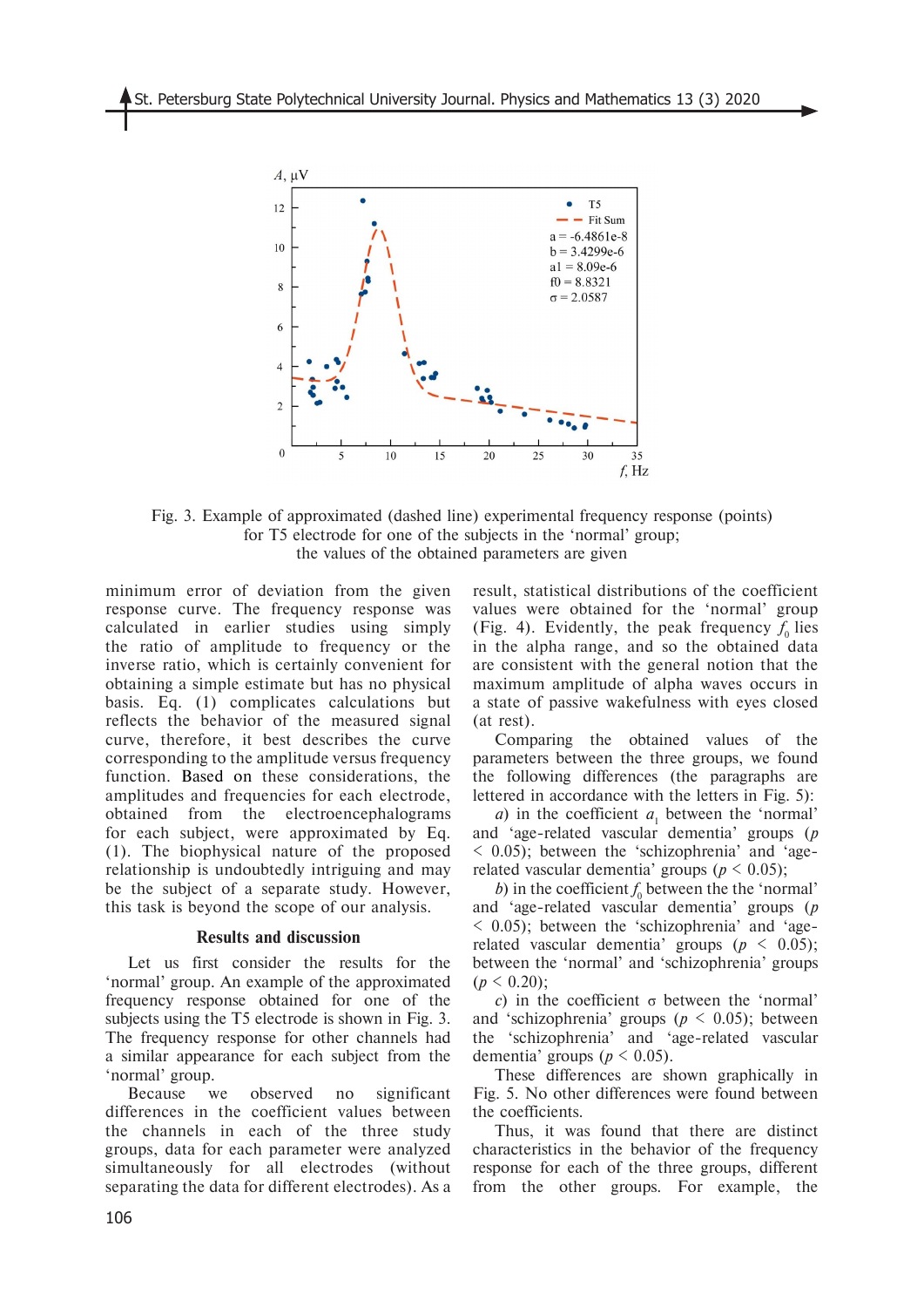

Fig. 4. Statistical distributions of frequency response coefficients (1) for subjects of the 'normal' group



Fig. 5. Statistical distributions of coefficients  $a_1(a)$ ,  $f_0(b)$  and  $\sigma(c)$ for all electrodes for three groups of subjects: 'normal' (N), 'schizophrenia' (Sch), 'dementia' (D); the differences observed between the data are given in the text

characteristics for the 'schizophrenia' group are a slightly reduced peak frequency  $f_0$ , compared to the 'normal' group (but still falling into the upper theta and lower alpha frequency ranges) and increased half-width at half-maximum σ, compared to similar coefficients from the other

two groups. In the meantime, the 'age-related vascular dementia' group is characterized by a negative value of the coefficient  $a_1$  (i.e., the Gaussian peak is deflected downwards rather than upwards) and a reduced value of the peak frequency  $f_0$ .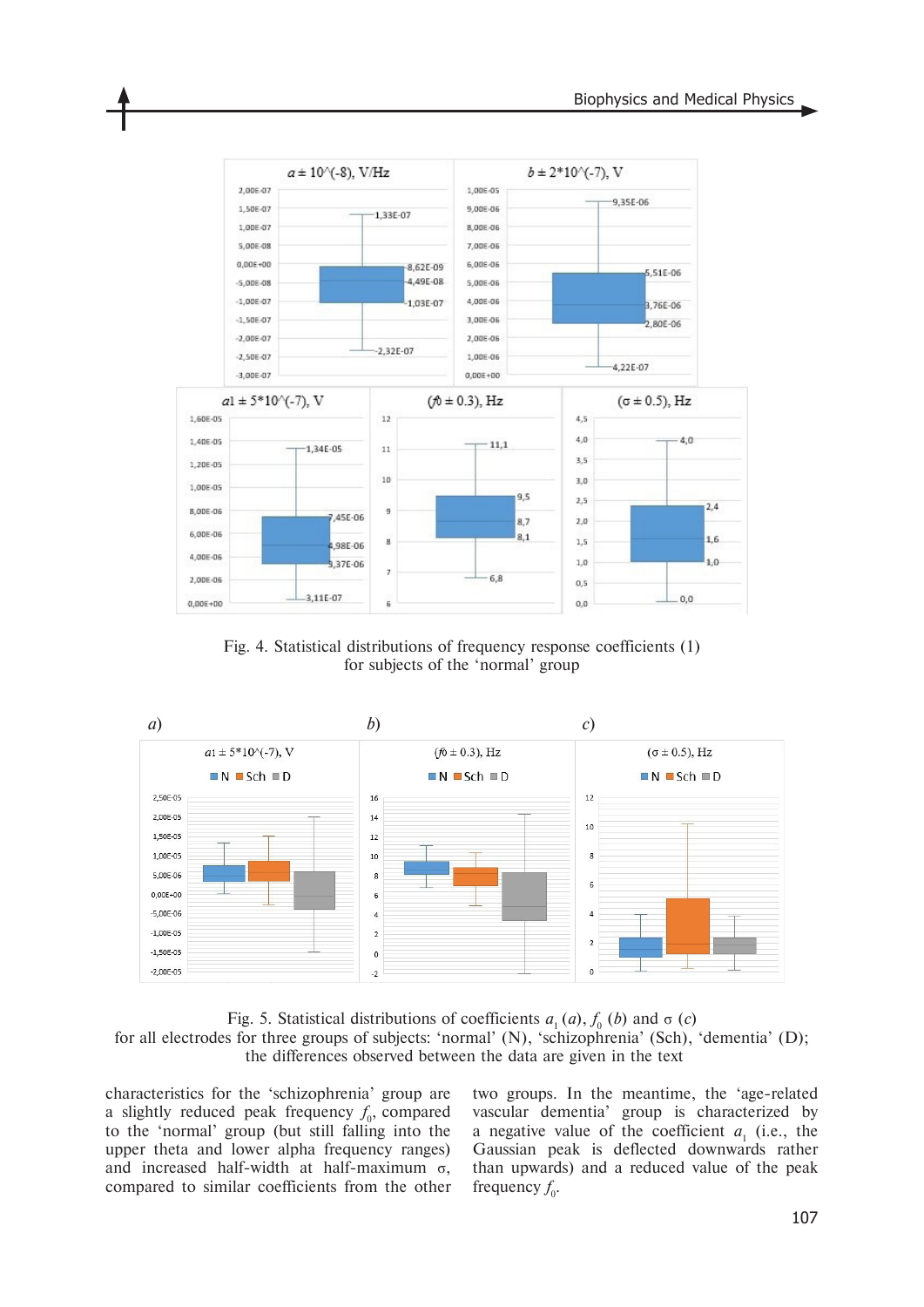Notably, the differences in data between the groups should be assessed by the entire set of values of the obtained parameters, and not by one single parameter value.

Analysis of the results has lead us to conclude that the proposed mathematical model (1) can be used to divide the subjects into groups in accordance with their specific diseases.

#### **Conclusion**

Electroencephalography is a popular method used to diagnose various neuropsychiatric disorders. Because of its high temporal resolution, EEG allows to almost instantly track the changes in brain activity. In contrast to several other methods, the procedure is non-invasive and absolutely harmless for the subjects.

EEG signals are electrophysiological responses reflecting basic neural activities that depend on the physiological states of the subject (for example, emotions, attention, and many others). The key parameters obtained by EEG are

1. **Jackson A.F., Bolger D.J.,** The neurophysiological bases of EEG and EEG measurement: A review for the rest of us,

Psychophysiology. 51 (11) (2014) 1061–1071. 2. **Guay S., de Beaumont L., Drisdelle B.L., et al.,** Electrophysiological impact of multiple concussions in asymptomatic athletes: A re-

analysis based on alpha activity during a visualspatial attention task, Neuropsychologia. 108 (8 January) (2018) 42–49.

3. **Nazarov A.I.,** Comparison of the frequency components of electrodermal activity and EEG (qualitative analysis), Experimental Psycology. 10 (2) (2017) 104–113 (in Russian).

4. **Başar E.,** Brain oscillations in neuropsychiatric disease, Dialogues in Clinical Neuroscience. 15 (3) (2013) 291–300.

5. **De Pascalis V., Varriale V., Matteoli A.,** Intelligence and P3 components of the eventrelated potential elicited during an auditory discrimination task with masking, Intelligence. 36 (1) (2008) 35–47.

6. **Fjell A.M., Rosquist H., Walhovd K.B.,** Instability in the latency of P3a/P3b brain potentials and cognitive functioning in aging, Neurobiology Aging. 30 (12) (2009) 2065–2079.

7. **Laskaris N., Tarnanas I., Tsolaki M. N., et al.,** Improved detection of amnestic MCI by means of discriminative vector quantization of single-trial cognitive ERP responses, Journal of Neuroscientific Methods. 212 (2) (2013) 344–354. the amplitude and frequency of the measured signal. Determining these parameters visually can produce serious errors; for this reason, they are calculated by various software packages and methods. Furthermore, understanding different manifestations and biomarkers of certain functional states of the brain, identified, in particular, by mathematical methods of EEG analysis, is important for clinical practice.

This study presents a physico-mathematical model that we have developed, approximating the amplitude-frequency characteristic of human electroencephalograms. We have found pronounced differences in the values of the coefficients obtained for different clinical groups of subjects. It has been established that the selected empirical parameters have actual diagnostic significance rather than serve for fitting purposes only.

Thus, we have confirmed the practical significance of the proposed method for differentiating neuropsychic disorders in patients.

## **REFERENCES**

8. **Bodatsch M., Ruhrmann S., Wagner M., et al.,** Prediction of psychosis by mismatch negativity, Biological Psychiatry. 69 (10) (2011) 959–966.

9. **Vilhelmsen K., Agyei S.B., van der Weel F.R., van der Meer A.L.H.,** A high‐density EEG study of differentiation between two speeds and directions of simulated optic flow in adults and infants, Psychophysiology. 56 (1) (2019) е13281.

10. **Murphy M., Öngür D.,** Decreased peak alpha frequency and impaired visual evoked potentials in first episode psychosis, NeuroImage: Clinical. 22 (2019) 101693.

11. **Geun Hui Won**, **Jun Won Kim, Tae Young Choi, et al.** Theta-phase gamma-amplitude coupling as a neurophysiological marker in neuroleptic-nanve schizophrenia, Psychiatry Research. 260 (February) (2018) 406–411.

12. **Kurdanova M.H., Beslaneev I.A., Kurdanova M.H., Batyrbekova L.M.,** Analiz amplitudno-chastotnykh kharakteristik alfaritma u bolnykh arterialnoy gipertoniyey [An analysis of the amplitude-frequency characteristics of the brain's alpha rhythm in patients with arterial hypertension], Tendentsii Razvitiya Nauki i Obrazovaniya ["Trends in the Development of Science and Education", a Collection of Scientific Papers on Proceedings of the 24-th International Research-to-Practice Conference, Part 3, August 31 2017, Samara] (2017) 29–35 (in Russian).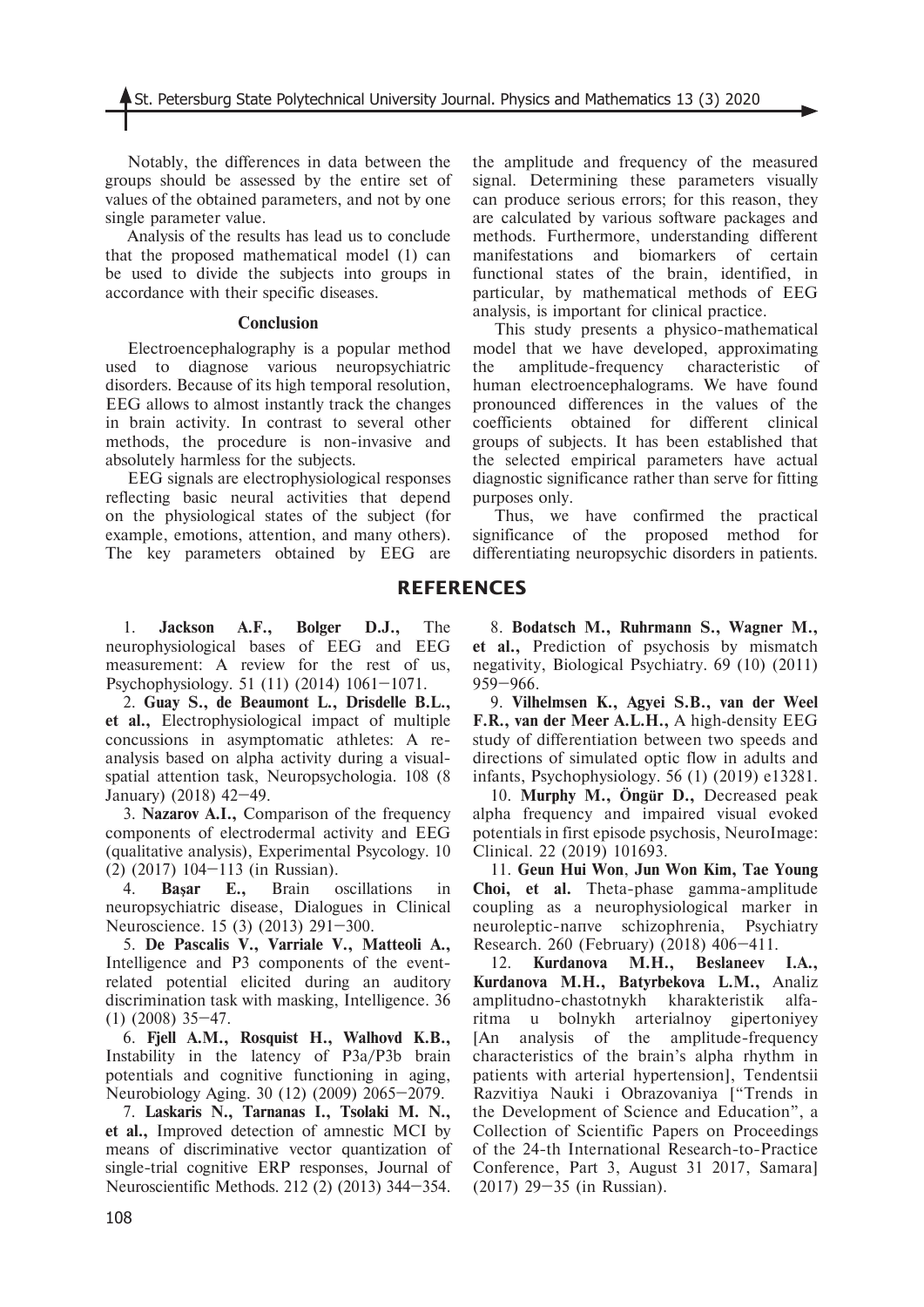13. **Smith E.E.,** Clinical presentations and epidemiology of vascular dementia, Clinical Science. 131 (11) (2017) 1059-1068.

14. **Moretti D.V., Miniussi C., Frisoni G., et al.,** Vascular damage and EEG markers in subjects with mild cognitive impairment,

*Received 04.04.2020, accepted 28.05.2020.*

Clinical Neurophysiology. 118 (8) (2007) 1866–1876.

15. **Zvyozdockina N.V.,** Isslyedovaniye electricheskoy aktivnocty golovnogo mozga [Study of the brain electrical activity], University of Kazan Publishing, Kazan, 2014 (in Russian).

# **THE AUTHORS**

#### **SOBOLEV Maxim E.**

*Peter the Great St. Petersburg Polytechnic University* 29 Politechnicheskaya St., St. Petersburg, 195251, Russian Federation m.e.sobolev@mail.ru

### **GORELIK Aleksandr L.**

*V.M. Bekhterev National Medical Research Center for Psychiatry and Neurology* 3 Bekhterev St., St. Petersburg, 192019, Russian Federation gorelik\_a@mail.ru

### **VLASOVA Olga L.**

*Peter the Great St. Petersburg Polytechnic University* 29 Politechnicheskaya St., St. Petersburg, 195251, Russian Federation olvlasova@yandex.ru

# **СПИСОК ЛИТЕРАТУРЫ**

1. **Jackson A.F., Bolger D.J.** The neurophysiological bases of EEG and EEG measurement: A review for the rest of us // Psychophysiology. 2014. Vol. 51. No. 11. Pp. 1061–1071.

2. **Guay S., de Beaumont L., Drisdelle B.L., Lina J.-M., Jolicoeurd P.** Electrophysiological impact of multiple concussions in asymptomatic athletes: A re-analysis based on alpha activity during a visual-spatial attention task // Neuropsychologia. 2018. Vol. 108. 8 January. Рp. 42–49.

3. **Назаров А.И.** Сравнение частотных компонент электрокожной активности и ЭЭГ (качественный анализ) // Экспериментальная психология. 2017. Т. 10. № 2. С. 104–113.

4. **Başar E.** Brain oscillations in neuropsychiatric disease // Dialogues in Clinical Neuroscience. 2013. Vol. 15. No. 3. Рp. 291–300.

5. **De Pascalis V., Varriale V., Matteoli A.** Intelligence and p3 components of the eventrelated potential elicited during an auditory discrimination task with masking // Intelligence. 2008. Vol. 36. No. 1. Рp. 35–47.

6. **Fjell A.M., Rosquist H., Walhovd K.B.** Instability in the latency of P3a/P3b brain potentials and cognitive functioning in aging // Neurobiology Aging. 2009. Vol. 30. No. 12. Рp. 2065–2079.

7. **Laskaris N., Tarnanas I., Tsolaki M. N., Vlaikidis N., Karlovasitou A. K.** Improved detection of amnestic MCI by means of Discriminative Vector Quantization of Single-Trial cognitive ERP responses // Journal of Neuroscientific Methods. 2013. Vol. 212. No. 2. Рp. 344–354.

8. **Bodatsch M., Ruhrmann S., Wagner M., et al.** Prediction of psychosis by mismatch negativity // Biological Psychiatry. 2011. Vol. 69. No. 10. Рp. 959–966.

9. **Vilhelmsen K., Agyei S.B., van der Weel F.R., van der Meer A.L.H.** A high‐density EEG study of differentiation between two speeds and directions of simulated optic flow in adults and infants // Psychophysiology. 2019. Vol. 56. No. 1. P. е13281.

10. **Murphy M., Öngür D.** Decreased peak alpha frequency and impaired visual evoked potentials in first episode psychosis // NeuroImage: Clinical. 2019. Vol. 22. P. 101693.

11. **Geun Hui Won**, **Jun Won Kim, Tae Young Choi, et al.** Theta-phase gamma-amplitude coupling as a neurophysiological marker in neuroleptic-nanve schizophrenia // Psychiatry Research. 2018. Vol. 260. February. Рp. 406–411.

12. **Курданова М.Х., Бесланеев И.А., Курданова М.Х., Батырбекова Л.М.** Анализ амплитудно-частотных характеристик